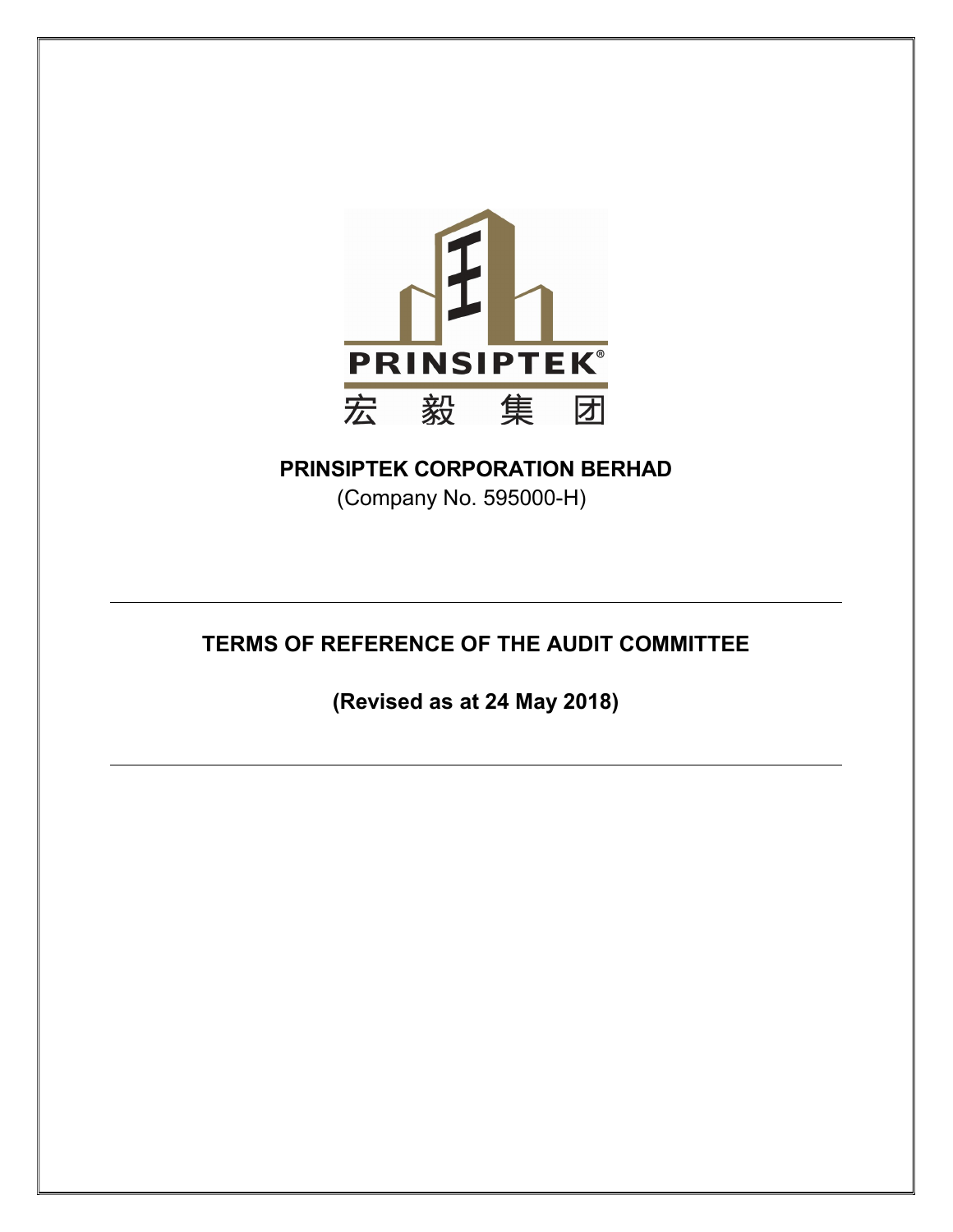## 1. OBJECTIVES OF THE COMMITTEE

1.1 The objective of the Audit Committee ("the Committee") of Prinsiptek Corporation Berhad ("PCB" or "the Company") is to establish a documented, formal and transparent procedure to assists the Board in fulfilling its fiduciary responsibilities relating to corporate accounting, financial reporting practices, system of risk management and internal control, the audit process and the process of monitoring compliance with laws and regulations.

#### 2. COMPOSITION OF THE COMMITTEE

- 2.1 The members of Audit Committee shall be appointed by the Board from amongst the Directors of the Company and shall comprise of at least three (3) members, all of whom must be Non-Executive Directors, with a majority of them being independent.
- 2.2 The Board shall at all the times ensure that at least one (1) member of the Audit Committee:
	- a) must be a member of the Malaysian Institute of Accountants ("MIA"); or
	- b) if he or she is not a member of the MIA, he or she must have at least three (3) years' working experience and:
		- i) passed the examinations specified in Part I of the First Schedule of the Accountants Act 1967; or
		- ii) must be a member of one of the associations of accountants specified in Part II of the First Schedule of the Accountants Act 1967; or
	- c) fulfils such fulfils such other requirements as prescribed or approved by Bursa Malaysia Securities Berhad.
- 2.3 Where the members for any reason are reduced to less than three (3), that Board shall within three (3) months of the event, appoint such number of new members as may be required to make up the minimum number of three (3) members.
- 2.4 No alternate director shall be appointed as a member of the Audit Committee.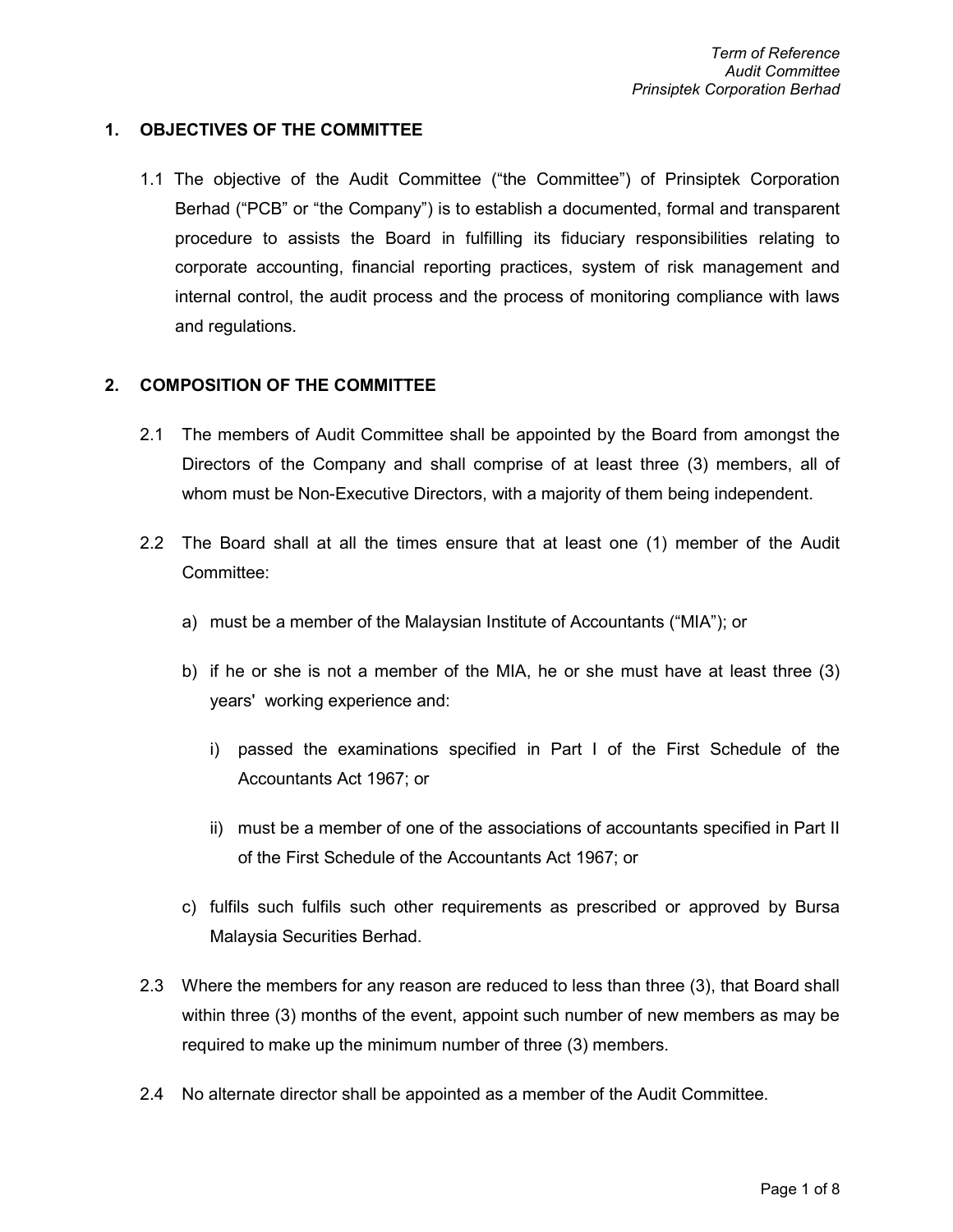- 2.5 A former key audit partner of the Company's who is in a position to exert significant influence over the audit and preparation of the Company's financial statements shall be prohibited from acting as a member of the Committee for a period of two (2) years commencing on the date his or her ceasing:
	- i) to be a partner of the firm; or
	- ii) to have any financial interest in the firm.

whichever is later.

2.6 The term of office and performance of the Audit Committee and each of its members shall be reviewed by the Nomination Committee annually to determine whether the members have carried out their duties in accordance with their terms of reference.

## 3. CHAIRMAN OF THE COMMITTEE

- 3.1 The Chairman of the Audit Committee shall be elected among the members of the Audit Committee and shall be an Independent Director and not Chairman of the Board.
- 3.2 The Chairman of the Committee shall chair the Committee meetings and in his absence, a member of the Committee shall be nominated as Chairman for the meeting. The nominated Chairman shall be an Independent Non-Executive Director.

#### 4. SECRETARY OF THE COMMITTEE

- a) The Company Secretary and/or his or her representative shall be the Secretary of the Committee.
- b) The Secretary shall draw up an agenda for each meeting, in consultation with the Chairman of the Committee. The Agenda shall be sent to all members of the Committee at least five (5) working days before each meeting together with the relevant papers.
- c) The Secretary shall promptly prepare the written minutes of the meeting and distribute it to each member. The minutes of the Committee meeting shall be confirmed and signed by the Chairman of the meeting at the next meeting.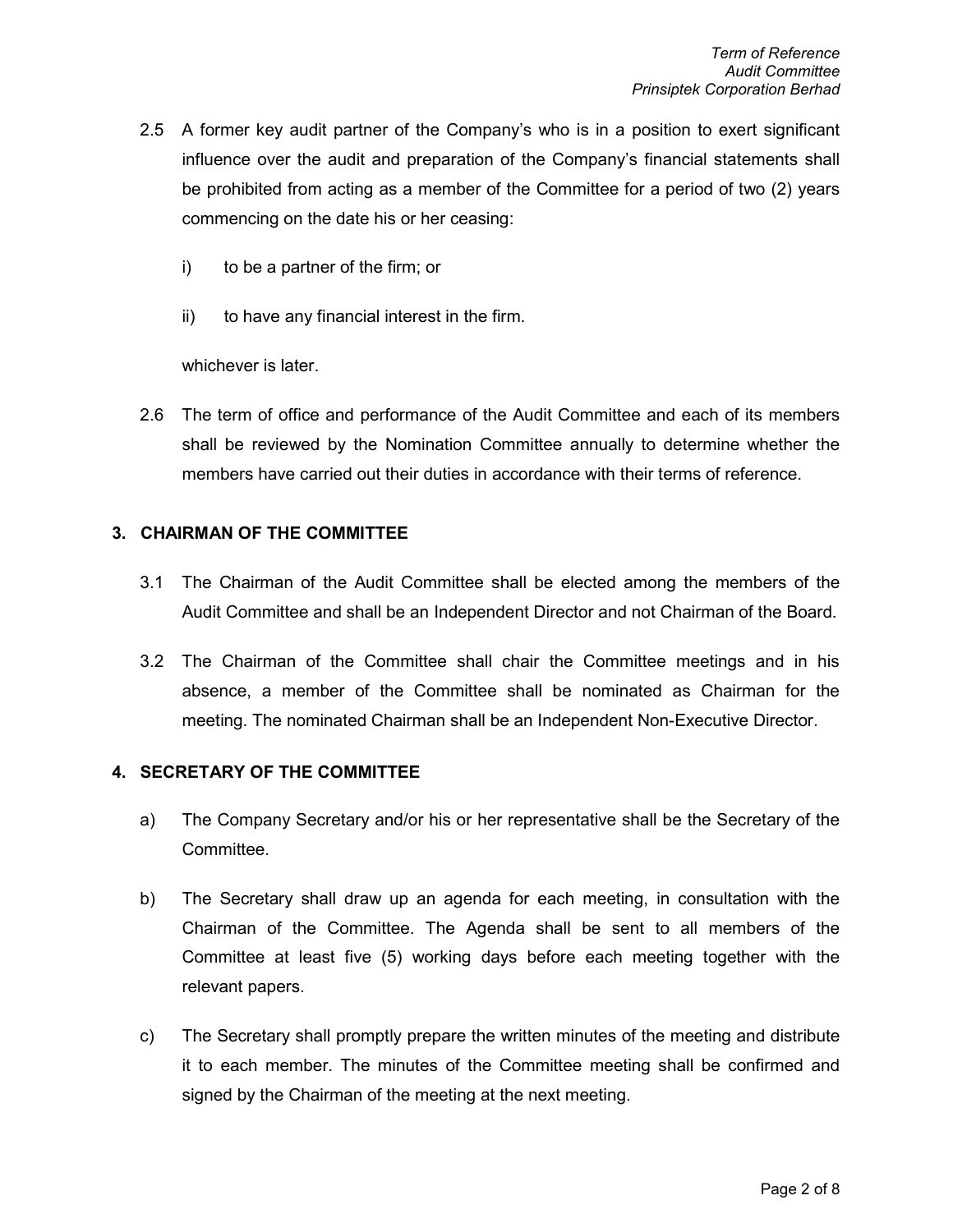d) The minutes of each meeting shall be entered into the minutes book kept at the registered office of the Company under the custody of the Company Secretary. The minutes shall be available for inspection by members of the Board, external auditors, internal auditors, and other persons deemed appropriate by the Company Secretary.

#### 5. MEETINGS OF THE COMMITTEE

- a) The Committee shall meet at least five (5) times in a financial year, although additional meetings may be called at any time at the Committee Chairman's discretion.
- b) The Chairman, or the Secretary of the Committee on the request of any member, the Head of Internal Audit or the External Auditors, shall at any time summon a meeting of the Committee by giving reasonable notice.
- c) No business shall be transacted at any meeting of the committee unless a quorum is present. Two (2) Members of the Committee shall be constitute a quorum, of which at least one (1) shall be an Independent Non-Executive Director.
- d) Any decision arising at the meeting shall be decided by a majority of votes, each Member having one vote and a determination by a majority of Member shall for all purposes be deemed a determination of the Members. In case of an equality of votes the Chairman of the meeting shall have a second or casting vote.
- e) All recommendations of the Committee shall be submitted to the Board for approval.
- f) The Audit Committee may, as and when deemed necessary, invite other Board members, senior management personnel, a representative of the external auditors and external independent professional advisers to attend the meetings.
- g) The Audit Committee may, as and when deemed necessary meet with the external auditors and/or internal auditors without the presence of executive board members' and employees of the Company.

#### 6. CIRCULAR RESOLUTION

A resolution in writing, signed by a majority of the Committee members being entitled to receive notice of a meeting of the Committee, shall be as valid and effectual as if it had been passed at a meeting of the Committee duly convened and held.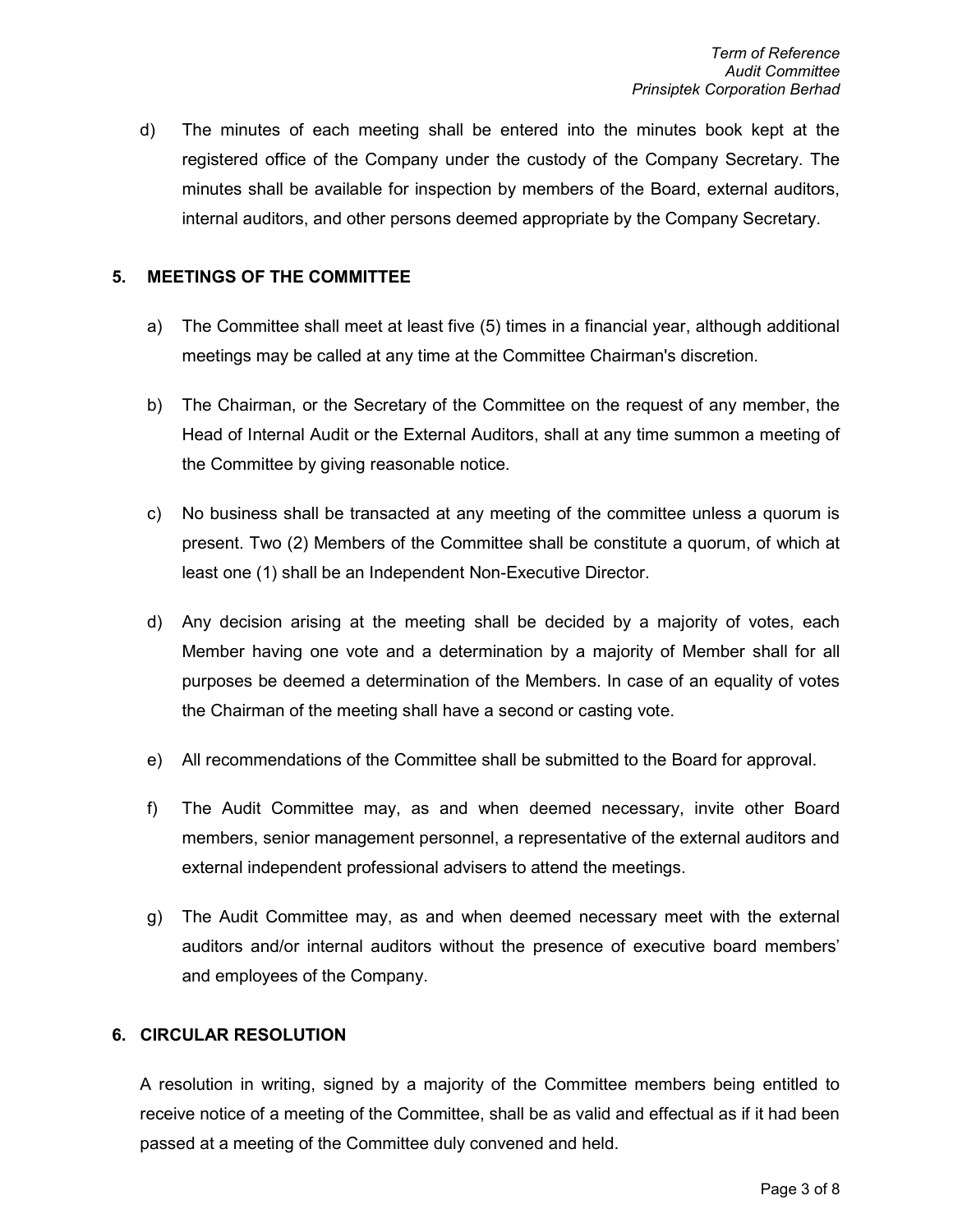#### 7. DUTIES AND RESPONSIBILITIES OF THE COMMITTEE

 7.1 The Audit Committee shall undertake, amongst others, the following duties and responsibilities:

#### 7.1.1 Financial Reporting

 To review the quarterly and annual financial statements of the Group prepared by the management, where necessary, together with the external auditor, focusing particularly on:

- a) any significant changes to accounting policies and practices;
- b) significant matters highlighted including financial reporting issues, significant judgments made by management, significant and unusual events or transactions, and how these matters are addressed;
- c) significant adjustments arising from the audit;
- d) going concern assumption; and
- e) compliance with accounting standards and other legal requirements.

#### 7.1.2 Risk Management and Internal Control

- a) To monitor the adequacy and effectiveness of the risk management and internal control framework adopted within the Group and to be satisfied that the methodology employed allows identification, analysis, assessment, monitoring and communication of risks in a regular and timely manner that will allow the Group to mitigate losses and maximise opportunities; and
- b) To ensure that the system of internal control is soundly conceived and in place, effectively administered and regularly monitored;

#### 7.1.3 **Internal Audit**

a) To review the effectiveness of internal audit function, including the ability, competency and qualification of the internal audit team and/or outsourced internal auditors (if any) to perform its duties;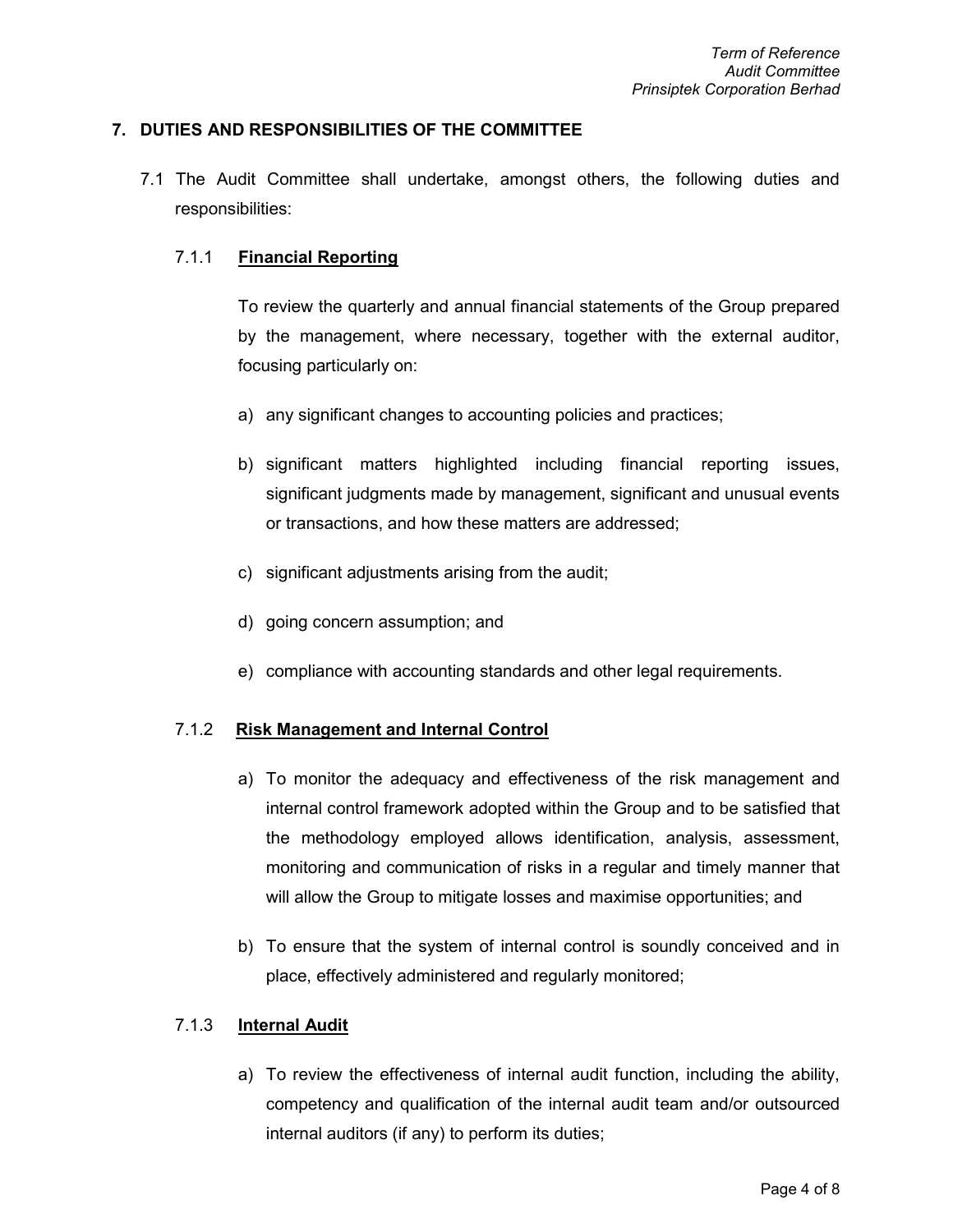- b) To review the adequacy of the scope, functions competency and resources, and that it has the necessary authority to carry out its work;
- c) To review and approve the internal audit plan and the internal audit report and, where necessary, ensure that appropriate actions are taken on the recommendations made by the internal audit function;
- d) To receive and review on a regular basis the reports, findings and recommendations of the internal audit team and/or outsourced internal auditors and to ensure that appropriate actions have been taken to implement the audit recommendations;
- e) To ensure the internal audit team and/or outsourced internal auditors has full, free and unrestricted access to all activities, records, property and personnel necessary to perform its duties;
- f) To review any matters concerning the employment or appointment (and re-appointment) of the in-house and/or the outsourced internal auditors (as the case may be) and the reasons for resignation or termination of either party; and
- g) To request and review any special audit which the Committee deems necessary.

## 7.1.4 External Audit

- a) To review the external auditors' audit plan, nature and scope of the audit plan, audit report, evaluation of internal controls and co-ordination of the external auditors;
- b) To review the annual performance assessment, including the suitability and independence of the external auditors and make recommendations to the Board on the appointment or reappointment of the external auditors;
- c) In assess or determine the suitability and independence of the external auditors, the Audit Committee shall take into consideration of the following :
	- i. the adequacy of the experience and resources of the external auditors;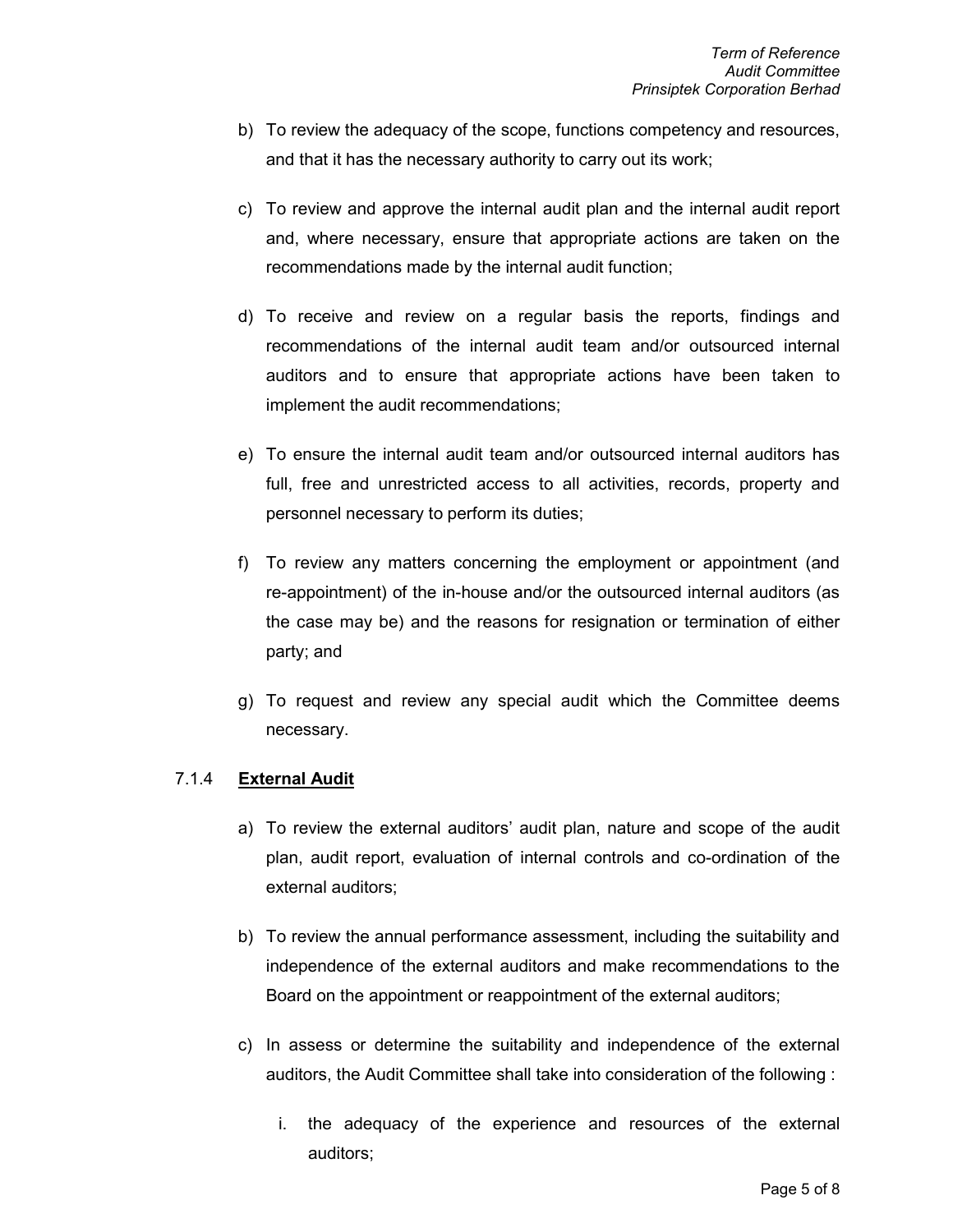- ii. the external auditor's ability to meet deadlines in providing services and responding to issues in a timely manner as contemplated in the external audit plan;
- iii. the nature of the non-audit services provided by the external auditor and fees paid for such services relative to the audit fee; and
- iv. whether there are safeguards in place to ensure that there is no threat to the objectivity and independence of the audit arising from the provision of non-audit services or tenure of the external auditor.
- d) To review any matters arising concerning the appointment and reappointment, audit fee and any questions of resignation or dismissal of the external auditors;
- e) To review the external auditor's audit report, audit findings, audit recommendations and management letter and management's response to the management letter;
- f) To be advised of significant use of the external auditors in performing nonaudit services within the Group, considering both the types of services rendered and the fees, such that their position as auditors are not deemed to be compromised; and
- g) To review with the external auditors for the Statement on Risk Management and Internal Control of the Group for inclusion in the Annual Report.

#### 7.1.5 Related Party Transactions

To monitor and review any related party transactions and conflict of interest situations that may arise within the Group including any transaction, procedure or course of conduct that raises questions of the Management's integrity.

#### 7.1.6 Audit Committee Reports

To prepare the annual Audit Committee report to the Board which includes the composition of the Audit Committee, its terms of reference, number of meetings held, a summary of its activities and the existence of internal audit services and summary of the activities for inclusion in the Annual Report and to review the Board's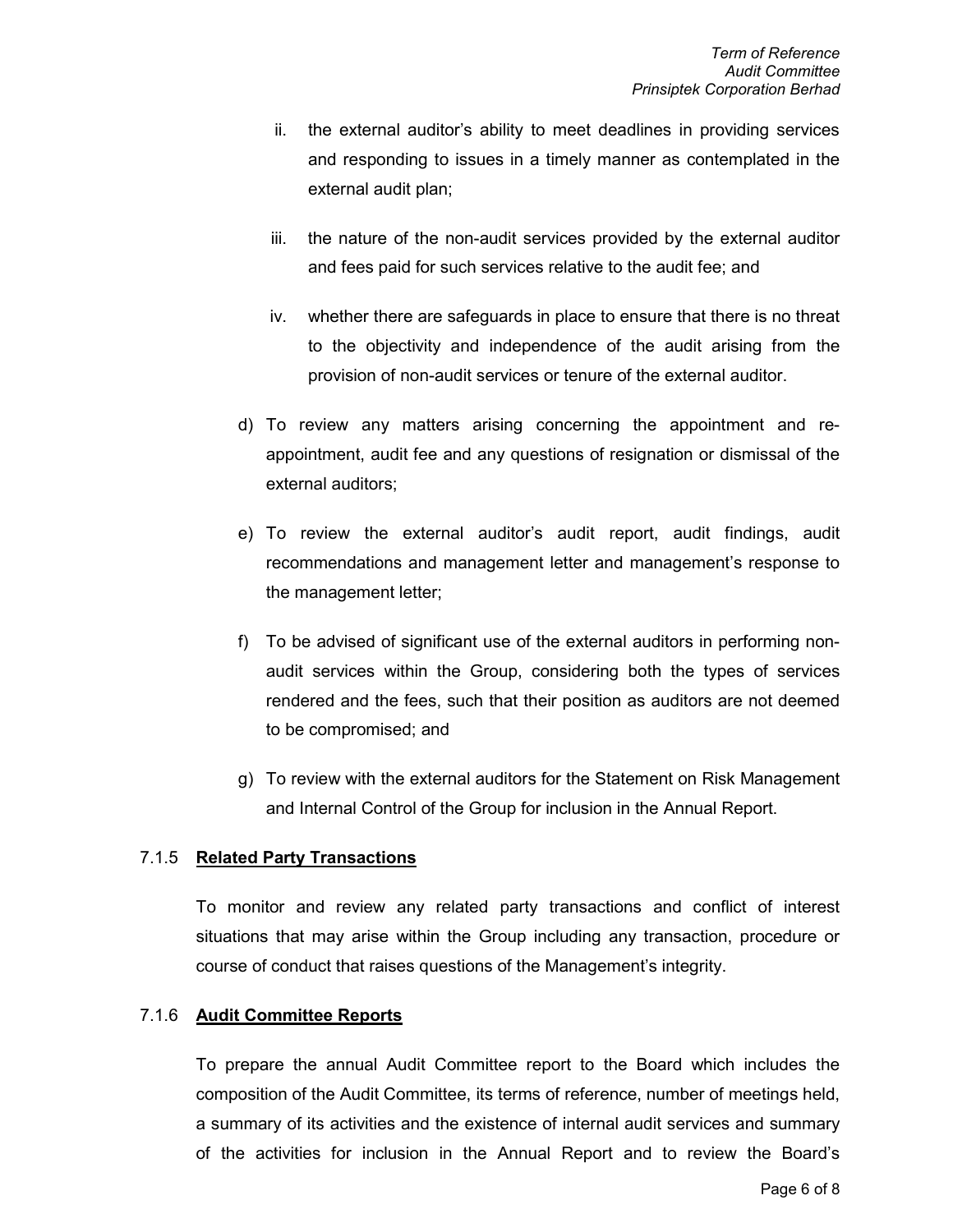statements on compliance with the Malaysian Code of Corporate Governance for inclusion in the Annual Report.

### 7.1.7 Other Matters

- a) To verify the allocation of options pursuant to the Share Issuance Scheme or the allocation of shares pursuant to any incentive plan for employees of the Group at the end of each financial years as being in compliance with the criteria which is disclosed to the employees and make a statement in the Annual Report that such allocation has been verified; and
- b) To carry out any other function that may be mutually agreed upon by the Audit Committee and the Board.

#### 8. AUTHORITY OF THE COMMITTEEE

- 8.1 The Committee shall have:
	- a) Authority to investigate into any activities within its Terms of Reference. It is authorised to seek any information it requires from any employee and all employees are directed to cooperate on any request made by the Committee.
	- b) The authority to obtain outside legal or other independent professional advice and to secure the attendance of outside parties with relevant experience and expertise, if it considers this necessary.
	- c) Direct communication channels with both external and internal auditors.
	- d) The authority to convene meetings with external auditors, the internal auditors or both excluding the attendance of other directors and employees of the Group, whenever deemed necessary.
	- e) Full and unrestricted access to the Company's records, properties and personnel.
	- f) The resources which are required to perform its duties.